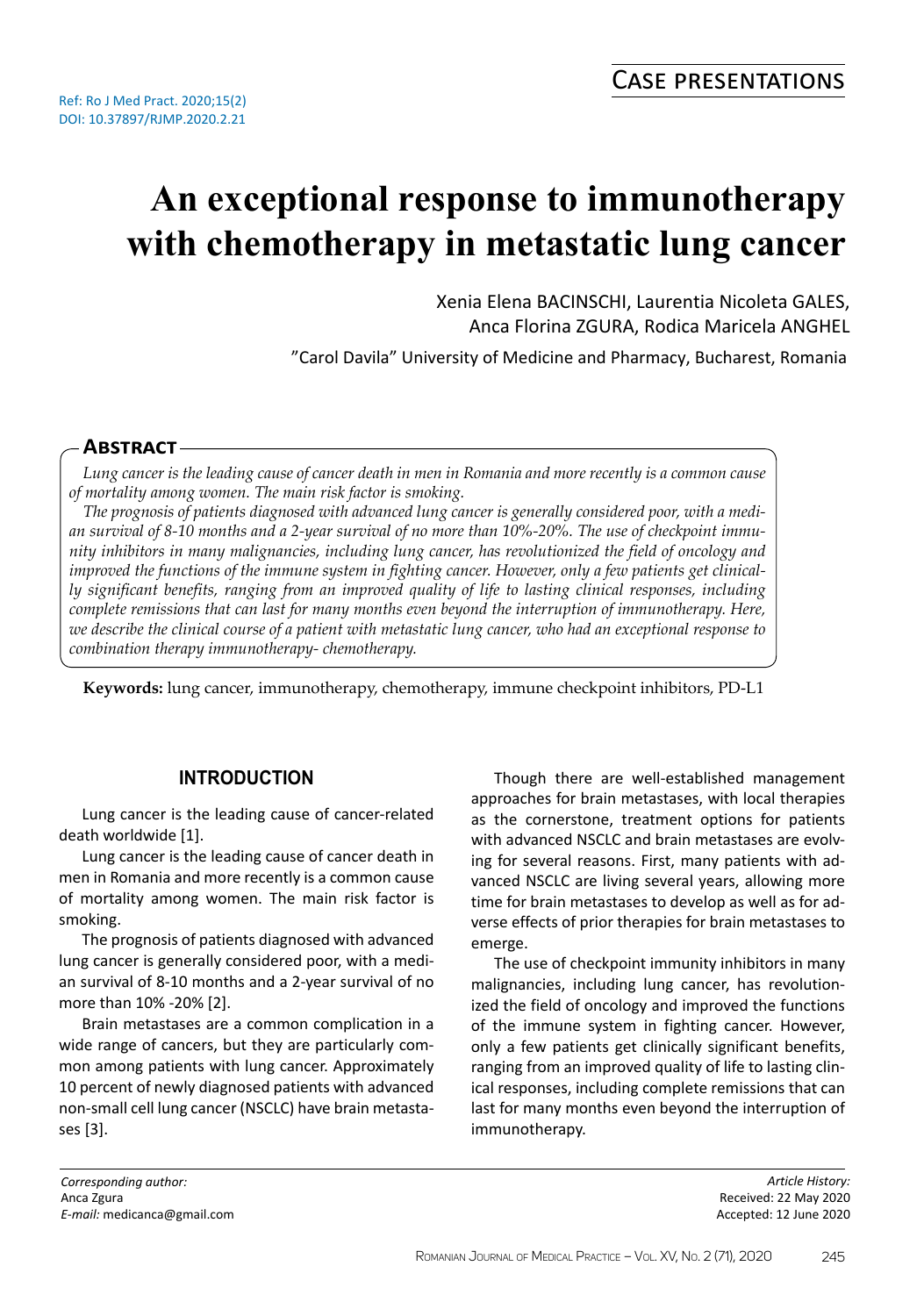#### **Case report**

A 69-year-old woman was admitted to our hospital with cough, dyspnea, weight loss (6 kg in 2 months). A tumoral mass in the right lobe 40/30 cm with adenopatic mass, 60/45 mm in Barrety region and another adenopatic mass 80/45 mm located around the carinamass was found in the right upper lobe on computed tomography (CT), and transbronchial lung biopsy showed primary lung adenocarcinoma without epidermal growth factor receptor (EGFR) mutation and anaplastic lymphoma kinase (ALK) translocation, and the tumor was positive for programmed cell death ligand-1 (PD-L1) expression [tumor proportion score 5%]. The patients is without history of smoking.

Staging was completed with a brain MRI that showed multiple metastatic lesions located frontal and in the left cerebral hemisphere and PET/CT showed spread of the primary disease in right lung, both adrenal glands, skeletal system, supradiafragmatic liver,

The final staging being T2bN3M1c, stage IVB (OSS, BRA, PUL, ADR) stage IVB.

The patient underwent whole-brain radiation therapy (WBRT) for the brain metastasis (10 Gy  $\times$  3 fr, total 30 Gy). We decided to start combination of Pembrolizumab with Pemetrexed and Cisplatin Q3W for 4 cycles and Xgeva for bone metastases. The treatment was very well tolerated without adverse reactions.

After 4 cycles of Pembrolizumab with Pemetrexed and Cisplatin we obtained a partial response to treatment with a reductions of ½ of the target lesions, and clinical benefit (Figure1, 2).



*Figure 1. Chest computed tomography (CT) Imaging findings during the patient's course (***A)** *at baseline (before chemotherapy) and (B) after chemoradiotherapy + immunotherapy* 



*Figure 2. Chest computed tomography (CT) Imaging findings during the patient's course – (A) at baseline (before chemotherapy) and (B) after chemoradiotherapy + immunotherapy*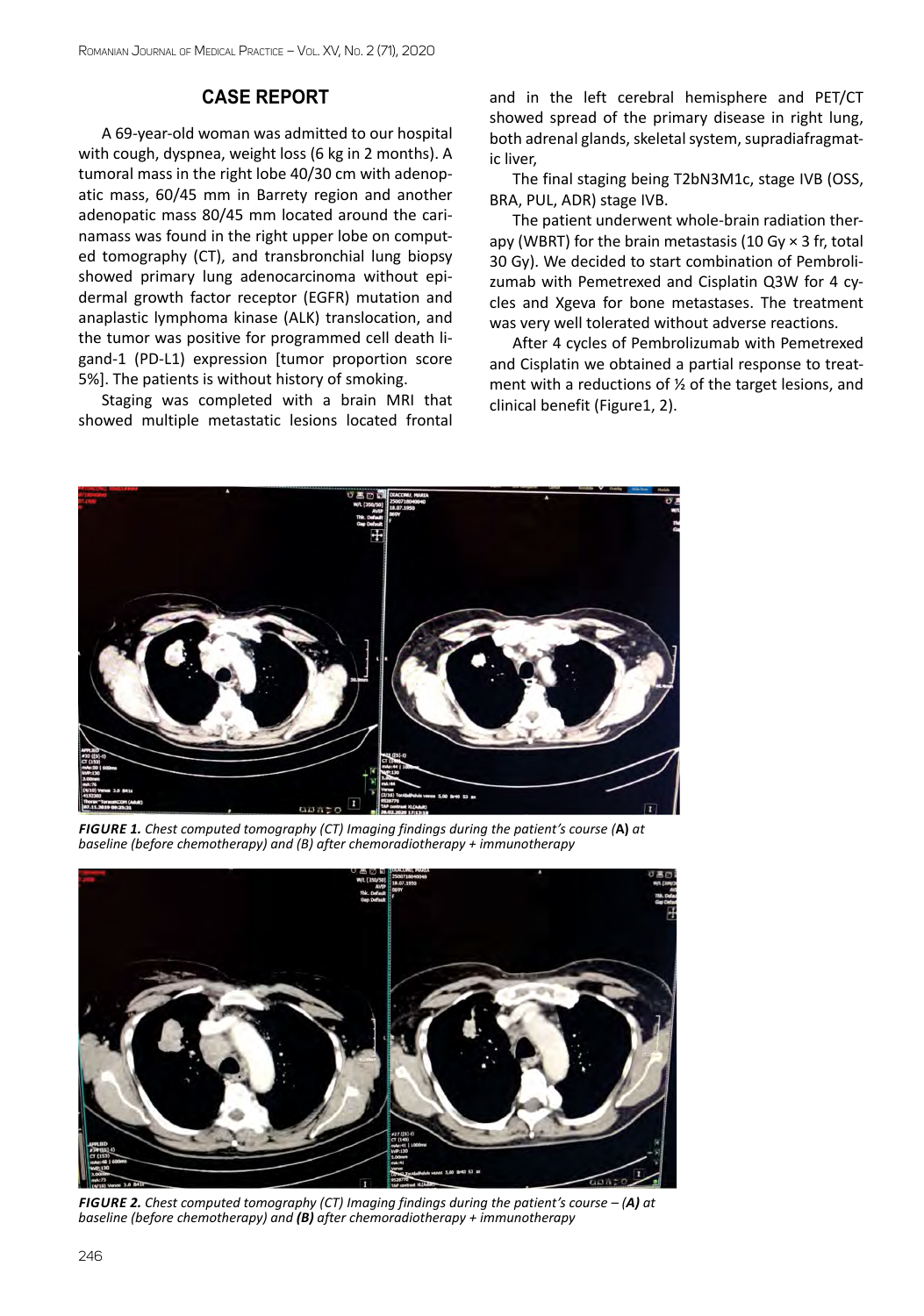

*Figure 3. Magnetic resonance imaging scans before (A) and after (B) whole-brain radiation therapy (WBRT)*

The CT scan showed right tumor formation at the level of LSD, anterior segment, with aspect in dimensional regression, measures 23/20 mm, compared to 39/25 mm. Supraclavicular, mediatinal and right paratracheal lymphadenopathy, the largest 18/16 mm compared to 65/45 mm. Slightly hypetrophic adrenal glands with an unmodified dimensions compared to the previous examination. At the level of the liver, the 2 formations described above have a stationary appearance.

In the bone metastases we observed bone lesions remodeled with the increase of the osteosclerotic component, terapeutic response.

After 5 weeks,after WBRT, the multiple brain metastases show a partial response, together with the response in the lung lesions (Figure 3).

Chest and abdomen CT are being performed after another 3 months of treatment. At the time of sub-mission of this report the patient remains completely asymptomatic.

#### **DISCUSSION**

Lung cancer is the leading cause of cancer-related death worldwide [1]. The prognosis of NSCLC still remains disappointing, with a 5-year survival rate was 19% [2-3].The major benefit in the field of immunotherapy in solid tumors, including lung cancer, has been the achievement of durable responses in a subset of patients receiving checkpoint inhibitors, with subsequent translation to longer survivals. Most recently, the 5-year overall survival rate for patients treated with pembrolizumab was recently reported as 15.6% in second line of treatment and 23.2% first line in the Keynote 001 study [8]. The response to immunotherapy depends on many factors, most notably is PDL-1 expression, male gender, smoking status, tumor mutation burden, microsatellite instability, presence or absence of CD8+, tumor-infiltrating lymphocytes (TILs) , EGFR status or previous radiotherapy on the tumor [10-18].

The prognosis and survival of patients with brain metastases remains poor [19]. Therapeutic options for patients with brain metastases are largely palliative and include surgical resection, whole-brain radiation therapy (WBRT), stereotactic radiosurgery (SRS) [4]. However, in the last years, many scientific efforts were in brain metastases. Multiple studies have shown Pembrolizumab has activity in brain metastases from NSCLC with PD-L1 expression at at least 1% [20].

We wanted to increase of responses in NSCLC patients with brain metastases by using combination therapy such as immunotherapy- chemotherapy and radiotherapy and maintaining the quality of life, especially in the patients because may present neurological symptoms which can change their quality of life.

### **CONCLUSIONS**

In conclusion, chemotherapy combined with PD-1 is a potential treatment for patients with NSCLC with multiple metastasis. After treatment with pembrolizumab and chemotherapy the patient have had long overall survival rate and PFS with high quality of life. Brain metastasis is one of the dreadful complications and a major cause of NSCLC morbidity and mortality. The prognosis after brain metastasis is extremely poor. Currently, the treatment modalities for NSCLC are limited to combined surgical resection and radiotherapy, chemotherapy and immunotherapy.

> *Conflict of interest:* none declared *Financial support:* none declared